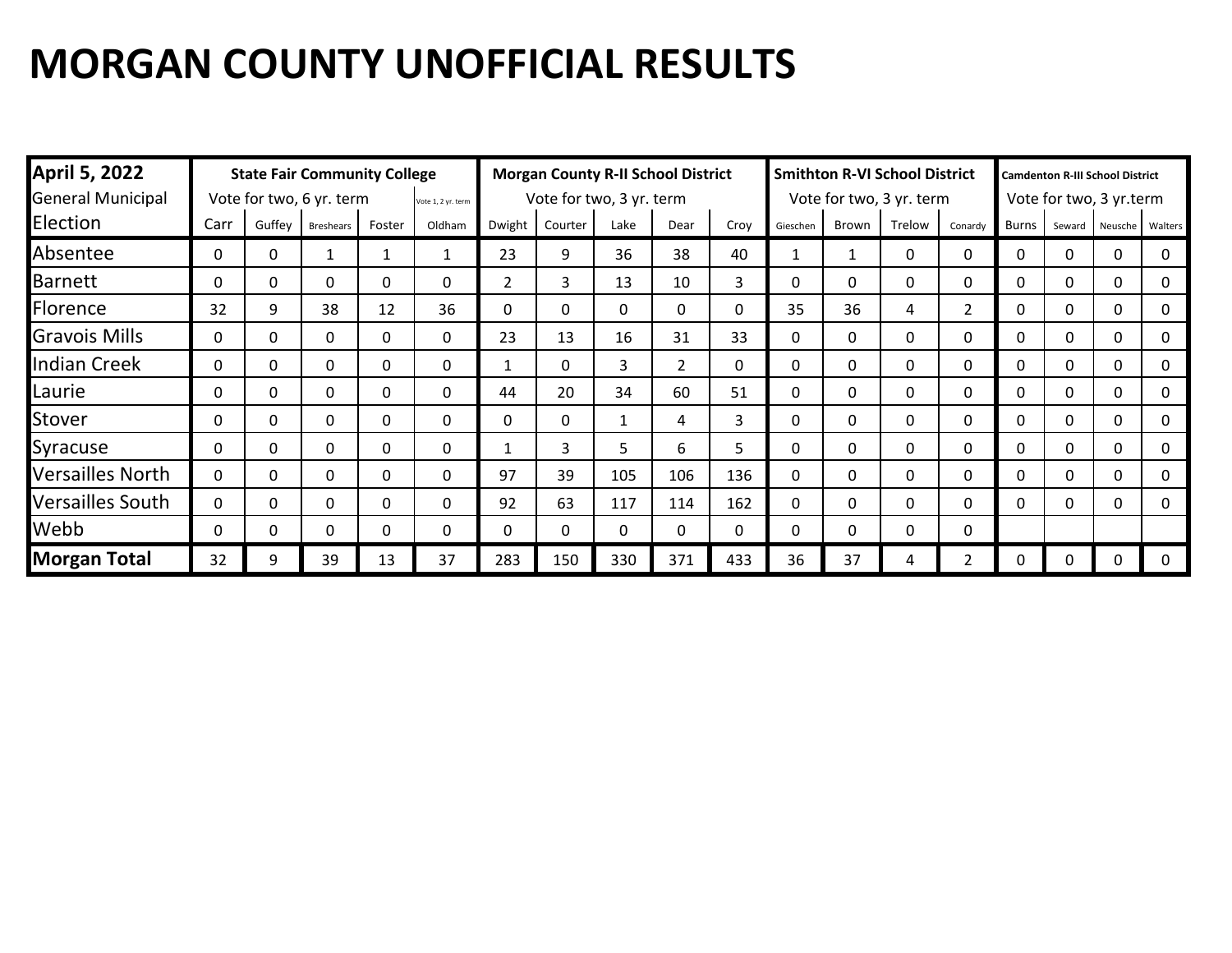| <b>April 5, 2022</b>     |          | <b>School of the Osage</b> |          | <b>Gravois Fire Dist.</b> |          |                         | <b>Otterville Fire Pro. District</b> |              |              | <b>Barnett SRD #3</b>                    |              |              | <b>Gravois SRD #8</b> |           | <b>City of Barnett</b> |              |              |              |
|--------------------------|----------|----------------------------|----------|---------------------------|----------|-------------------------|--------------------------------------|--------------|--------------|------------------------------------------|--------------|--------------|-----------------------|-----------|------------------------|--------------|--------------|--------------|
| <b>General Municipal</b> |          | Vote for two, 3 yr. term   |          | Vote for one, 6 yr. term  |          | Vote for two, 6 yr.term |                                      | .10 tax levy |              | Vote 1, 3 yr. Vote 1,1 yr. Vote 1, 3 yr. |              |              | .10 tax levy          |           | Mayor, vote 1          | WI Alder     | WII Alderman |              |
| Election                 | Steen    | Frisella                   | Neal     | Dovle                     | Ray      | Schoen                  | Watring                              | <b>YES</b>   | NO.          | Schulte                                  | Write In     | Hibdon       | <b>YES</b>            | <b>NO</b> | Behrens                | Guhr         | Callison     | Styles       |
| Absentee                 | 0        | 0                          | 0        | 8                         | 17       | 0                       | 0                                    | 0            | 0            | 0                                        | 0            | 22           | 22                    | 6         | 0                      | $\Omega$     | 0            | $\mathbf 0$  |
| <b>Barnett</b>           | 0        | $\Omega$                   | 0        | $\Omega$                  | $\Omega$ | 0                       | $\Omega$                             | $\Omega$     | 0            | 29                                       | 11           | 0            | $\Omega$              | 0         | 17                     | 6            | 6            | 12           |
| Florence                 | 0        | 0                          | 0        | $\mathbf{0}$              | $\Omega$ | 12                      | 11                                   | 11           | $\mathbf{1}$ | $\mathbf{0}$                             | $\mathbf{0}$ | 0            | 0                     | 0         | $\mathbf{0}$           | $\Omega$     | 0            | $\Omega$     |
| <b>Gravois Mills</b>     | 0        | 0                          | $\Omega$ | 18                        | 24       | 0                       | 0                                    | $\mathbf{0}$ | 0            | 0                                        | 0            | 49           | 52                    | 10        | 0                      | $\Omega$     | 0            | $\mathbf{0}$ |
| Indian Creek             | 6        | 5.                         | 7        | 0                         | 0        | 0                       | 0                                    | $\Omega$     | 0            | 0                                        | 0            | 7            | 7                     | 0         | 0                      | $\mathbf{0}$ | 0            | $\mathbf{0}$ |
| Laurie                   | 0        | 0                          | 0        | 29                        | 72       | 0                       | $\Omega$                             | $\mathbf{0}$ | 0            | 0                                        | $\mathbf{0}$ | 108          | 95                    | 29        | $\mathbf{0}$           | $\mathbf{0}$ | 0            | $\Omega$     |
| Stover                   | 0        | 0                          | 0        | $\Omega$                  | 0        | 0                       | 0                                    | $\mathbf{0}$ | 0            | 0                                        | $\mathbf{0}$ | 0            | 0                     | 0         | 0                      | $\Omega$     | 0            | $\Omega$     |
| Syracuse                 | $\Omega$ | 0                          | $\Omega$ | $\Omega$                  | $\Omega$ | 0                       | $\mathbf{0}$                         | $\mathbf{0}$ | 0            | 0                                        | 0            | 0            | $\Omega$              | 0         | 0                      | $\Omega$     | 0            | $\Omega$     |
| <b>Versailles North</b>  | 0        | 0                          | 0        | $\Omega$                  | 0        | 0                       | $\Omega$                             | 0            | 0            | $\mathbf{0}$                             | $\mathbf{0}$ | 0            | 0                     | 0         | 0                      | $\Omega$     | 0            | $\Omega$     |
| <b>Versailles South</b>  | 0        | 0                          | 0        | $\Omega$                  | 0        | 0                       | $\mathbf{0}$                         | 0            | 0            | 0                                        | 0            | $\mathbf{0}$ | $\Omega$              | 0         | 0                      | 0            | 0            | $\Omega$     |
| Webb                     | 0        | $\Omega$                   | 0        |                           |          | 0                       | $\Omega$                             | $\Omega$     | 0            | $\Omega$                                 | 0            | $\Omega$     | $\Omega$              | 0         | $\Omega$               | $\Omega$     | 0            | $\Omega$     |
| <b>Morgan Total</b>      | 6        | . כ                        |          | 55                        | 113      | 12                      | 11                                   | 11           |              | 29                                       | 11           | 186          | 176                   | 45        | 17                     | 6            | 6            | 12           |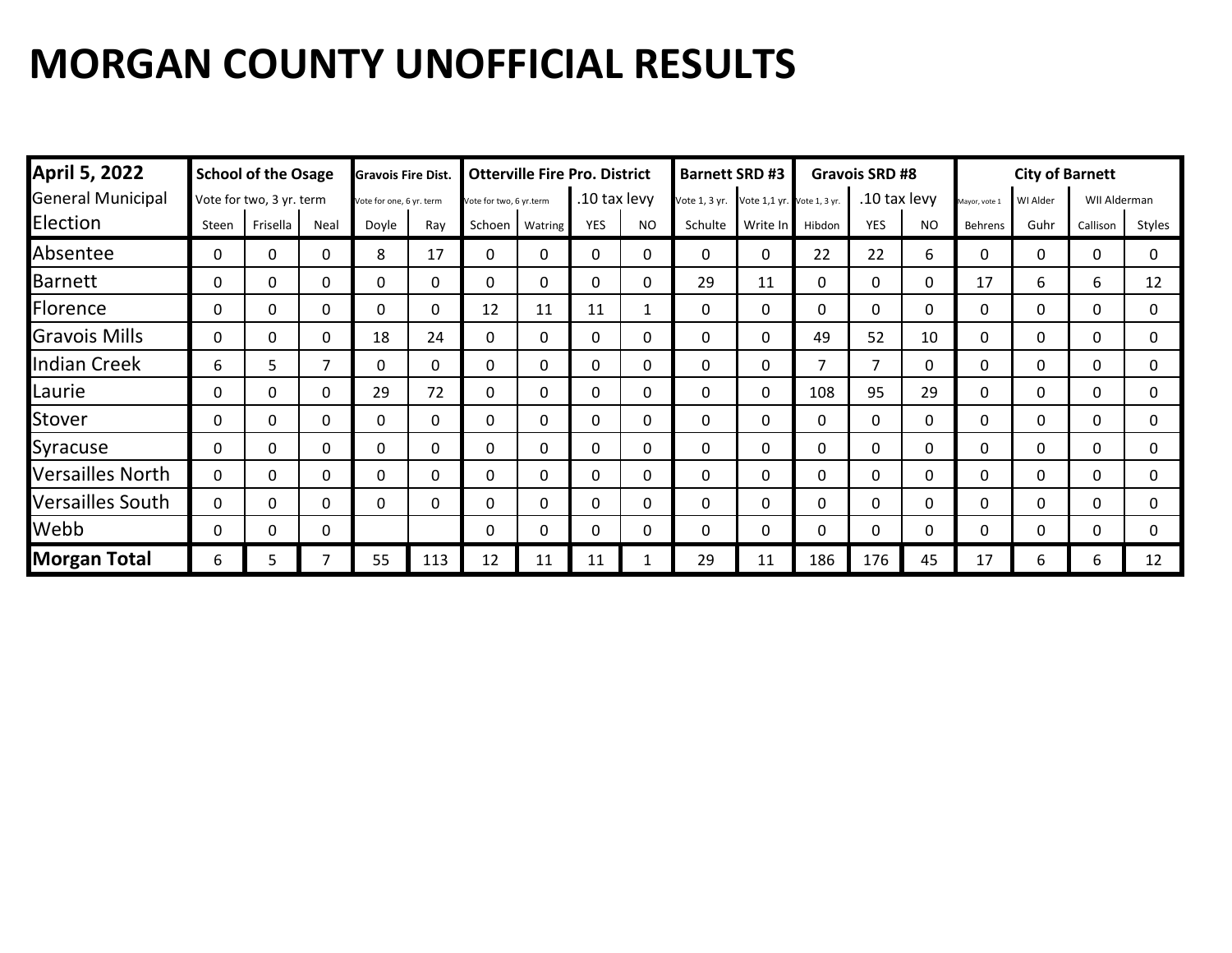| <b>April 5, 2022</b>     |                | <b>Town of Gravois Mills</b> |              |               |          | <b>City of Laurie</b> |          |            |              |           |              | <b>City of Stover</b> |                     |          | <b>Village of Sunrise Beach</b> |        |                   |          |
|--------------------------|----------------|------------------------------|--------------|---------------|----------|-----------------------|----------|------------|--------------|-----------|--------------|-----------------------|---------------------|----------|---------------------------------|--------|-------------------|----------|
| <b>General Municipal</b> |                | Trustee, vote 3, 2 yr. term  |              | Mayor, vote 1 |          | W1 Alder              | W2 Alder | Use Tax    |              | Collector |              | Alderman, vote two    |                     |          |                                 |        | Trustee, vote two |          |
| Election                 | Newkirk        | Hudgins                      | Write In     | Kimberling    | Write In | Chropening            | Shepherd | <b>YES</b> | No           | Fry       | Dale         |                       | Worthley Sidebottom | Write In | Jasper                          | Ehlers | Barthol           | Write In |
| Absentee                 | $\overline{2}$ | 2                            | 0            | 11            | 0        | 2                     | 8        | 5          | 8            | 3         |              | 3                     | $\overline{2}$      | 0        | 0                               | 0      | 0                 | 0        |
| <b>Barnett</b>           | 0              | $\Omega$                     | 0            | $\mathbf{0}$  | $\Omega$ | $\mathbf{0}$          | 0        | $\Omega$   | $\mathbf{0}$ | 0         | $\mathbf{0}$ | 0                     | $\mathbf{0}$        | 0        | 0                               | 0      | 0                 | $\Omega$ |
| Florence                 | 0              | $\Omega$                     | 0            | 0             | $\Omega$ | $\mathbf{0}$          | 0        | $\Omega$   | 0            | 0         | $\mathbf{0}$ | 0                     | $\mathbf{0}$        | 0        | 0                               | 0      | 0                 | 0        |
| <b>Gravois Mills</b>     | 5              | 4                            | $\mathbf{0}$ | $\Omega$      | 0        | $\mathbf{0}$          | 0        | $\Omega$   | 0            | $\Omega$  | $\mathbf{0}$ | 0                     | 0                   | 0        | 0                               | 0      | $\Omega$          | 0        |
| <b>Indian Creek</b>      | 0              | 0                            | 0            | 0             | $\Omega$ | 0                     | 0        | 0          | 0            | 0         | $\mathbf{0}$ | 0                     | $\mathbf{0}$        | 0        | 0                               | 0      | 0                 | 0        |
| Laurie                   | 0              | $\Omega$                     | 0            | 37            | 2        | 17                    | 25       | 19         | 29           | $\Omega$  | $\Omega$     | 0                     | 0                   | 0        | 1                               | 3      | 3                 | 0        |
| Stover                   | 0              | 0                            | 0            | 0             | $\Omega$ | 0                     | 0        | 0          | 0            | 136       | 54           | 115                   | 122                 | 0        | 0                               | 0      | 0                 | $\Omega$ |
| Syracuse                 | 0              | 0                            | 0            | 0             | 0        | 0                     | 0        | $\Omega$   | 0            | 0         | $\Omega$     | 0                     | 0                   | 0        | $\Omega$                        | 0      | 0                 | 0        |
| <b>Versailles North</b>  | 0              | $\Omega$                     | 0            | 0             | $\Omega$ | $\mathbf{0}$          | 0        | $\Omega$   | 0            | $\Omega$  | $\Omega$     | 0                     | $\Omega$            | 0        | $\mathbf{0}$                    | 0      | 0                 | 0        |
| <b>Versailles South</b>  | 0              | 0                            | 0            | $\mathbf{0}$  | $\Omega$ | $\mathbf{0}$          | 0        | 0          | 0            | $\Omega$  | $\Omega$     | 0                     | 0                   | 0        | 0                               | 0      | 0                 | 0        |
| Webb                     | 0              | 0                            | 0            | $\Omega$      | $\Omega$ | 0                     | 0        | $\Omega$   | 0            | $\Omega$  | 0            | 0                     | 0                   | 0        | 0                               | 0      | $\Omega$          | $\Omega$ |
| <b>Morgan Total</b>      |                | 6                            | 0            | 48            | 2        | 19                    | 33       | 24         | 37           | 139       | 55           | 118                   | 124                 | 0        |                                 | 3      | 3                 |          |